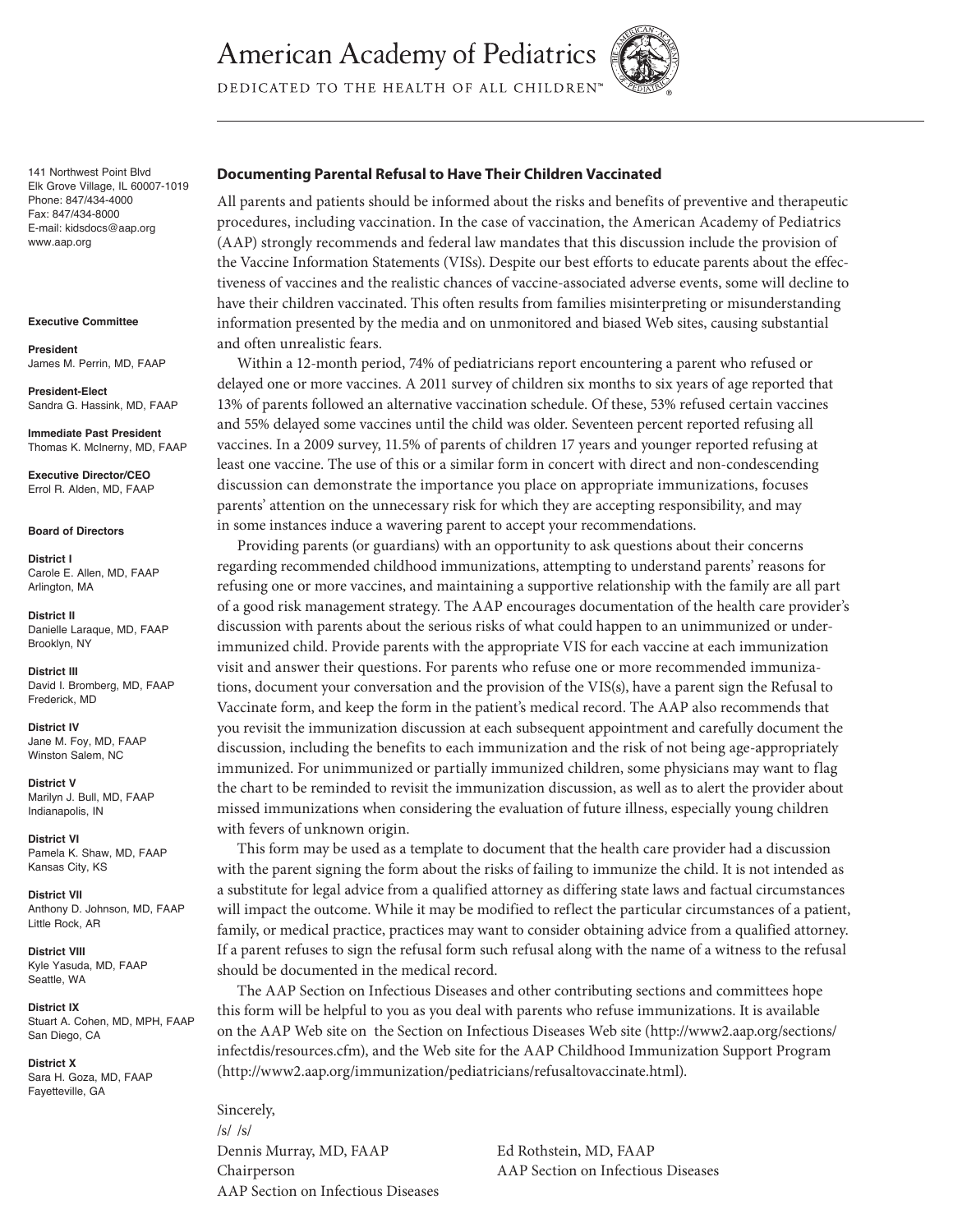Child's  $ID#$ 

Parent's/Guardian's Name

My child's doctor/nurse,  $\equiv$ 

has advised me that my child (named above) should receive the following vaccines:

| <b>Recommended</b>                                                 | <b>Declined</b> |
|--------------------------------------------------------------------|-----------------|
| Hepatitis B vaccine                                                |                 |
| Diphtheria, tetanus, acellular pertussis<br>(DTaP or Tdap) vaccine |                 |
| Diphtheria tetanus (DT or Td) vaccine                              |                 |
| Haemophilus influenzae type b (Hib) vaccine                        |                 |
| Pneumococcal conjugate or polysaccharide vaccine                   |                 |
| Inactivated poliovirus (IPV) vaccine                               |                 |
| Measles-mumps-rubella (MMR) vaccine                                |                 |
| Varicella (chickenpox) vaccine                                     |                 |
| Influenza (flu) vaccine                                            |                 |
| Meningococcal conjugate or polysaccharide vaccine                  |                 |
| Hepatitis A vaccine                                                |                 |
| Rotavirus vaccine                                                  |                 |
| Human papillomavirus (HPV) vaccine                                 |                 |
| Other                                                              |                 |

I have been provided with and given the opportunity to read each Vaccine Information Statement from the Centers for Disease Control and Prevention explaining the vaccine(s) and the disease(s) it prevents for each of the vaccine(s) checked as recommended and which I have declined, as indicated above. I have had the opportunity to discuss the recommendation and my refusal with my child's doctor or nurse, who has answered all of my questions about the recommended vaccine(s). A list of reasons for vaccinating, possible health consequences of non-vaccination, and possible side effects of each vaccine is available at www.cdc.gov/vaccines/pubs/vis/default.htm. I understand the following:

- $\blacksquare$  The purpose of and the need for the recommended vaccine(s).
- The risks and benefits of the recommended vaccine(s).
- <sup>n</sup> That some vaccine-preventable diseases are common in other countries and that my unvaccinated child could easily get one of these diseases while traveling or from a traveler.
- <sup>n</sup> If my child does not receive the vaccine(s) according to the medically accepted schedule, the consequences may include
	- Contracting the illness the vaccine is designed to prevent (the outcomes of these illnesses may include one or more of the following: certain types of cancer, pneumonia, illness requiring hospitalization, death, brain damage, paralysis, meningitis, seizures, and deafness; other severe and permanent effects from these vaccine-preventable diseases are possible as well).
	- Transmitting the disease to others (including those too young to be vaccinated or those with immune problems), possibly requiring my child to stay out of child care or school and requiring someone to miss work to stay home with my child during disease outbreaks.
- <sup>n</sup> My child's doctor and the American Academy of Pediatrics, the American Academy of Family Physicians, and the Centers for Disease Control and Prevention all strongly recommend that the vaccine(s) be given according to recommendations.

Nevertheless, I have decided at this time to decline or defer the vaccine(s) recommended for my child, as indicated above, by checking the appropriate box under the column titled "Declined." I know that failure to follow the recommendations about vaccination may endanger the health or life of my child and others with whom my child might come into contact. I therefore agree to tell all health care professionals in all settings what vaccines my child has not received because he or she may need to be isolated or may require immediate medical evaluation and tests that might not be necessary if my child had been vaccinated.

I know that I may readdress this issue with my child's doctor or nurse at any time and that I may change my mind and accept vaccination for my child any time in the future.

I acknowledge that I have read this document in its entirety and fully understand it.

| Date: $\qquad \qquad$<br>I have had the opportunity to rediscuss my decision not to vaccinate my child and still decline the recommended immunizations.                                                                                                          |  | Date: <u>Date: Explorer</u> |
|------------------------------------------------------------------------------------------------------------------------------------------------------------------------------------------------------------------------------------------------------------------|--|-----------------------------|
|                                                                                                                                                                                                                                                                  |  |                             |
|                                                                                                                                                                                                                                                                  |  |                             |
| Date: 2008 Contractor Contractor Parent's Initials: 2008 Contractor Contractor Contractor Contractor Contractor<br>Parent's Initials: North and Contact the Contact of the Contact of Tennis and Contact of the Contact of Tennis<br>Date: <u>Date: Explorer</u> |  |                             |



**American Academy of Pediatrics** DEDICATED TO THE HEALTH OF ALL CHILDREN"